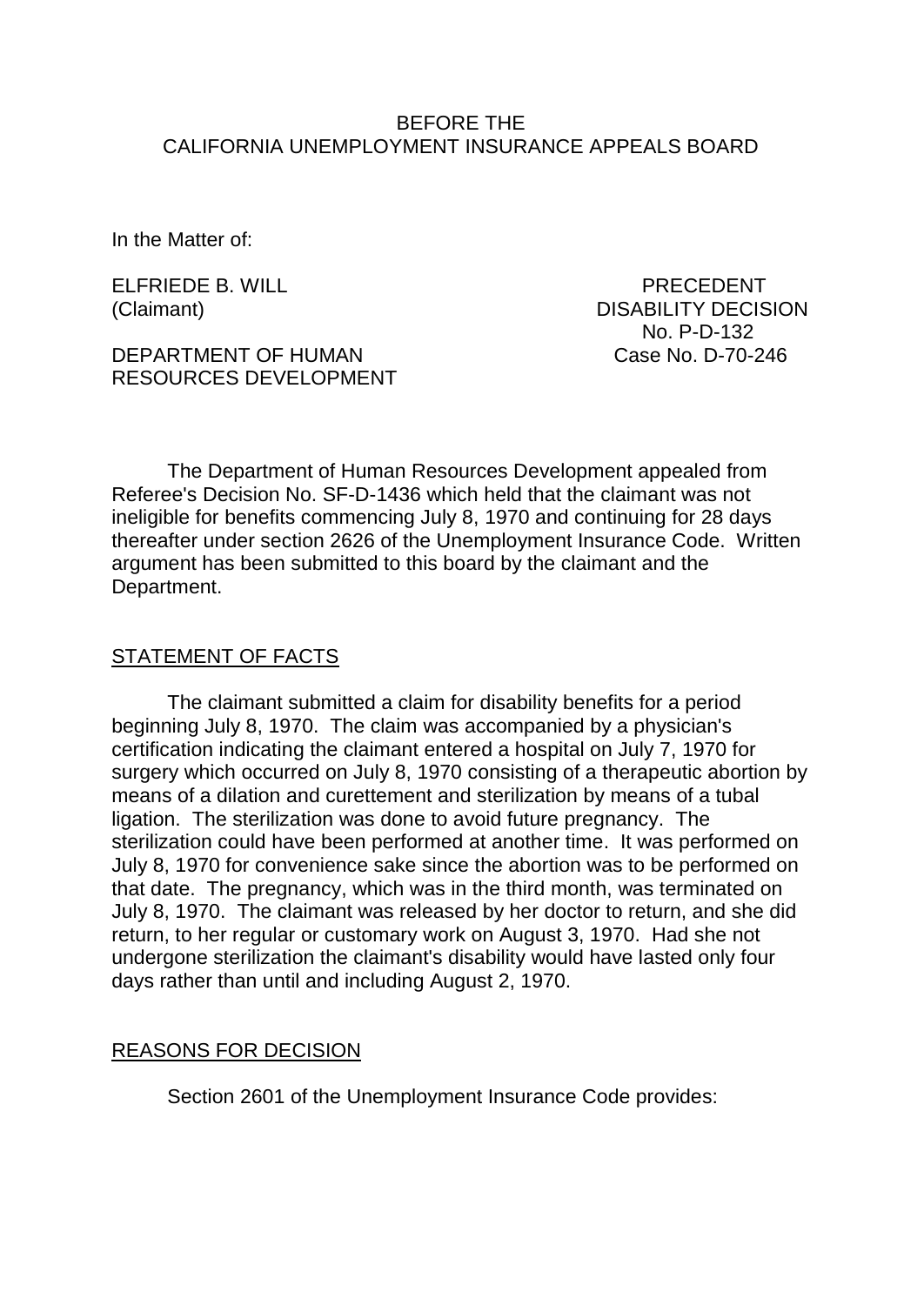"The purpose of this part is to compensate in part for the wage loss sustained by individuals unemployed because of sickness or injury and to reduce to a minimum the suffering caused by unemployment resulting therefrom. This part shall be construed liberally in aid of its declared purpose to mitigate the evils and burdens which fall on the unemployed and disabled worker and his family."

Section 2626 of the code provides:

"'Disability' or 'disabled' includes both mental or physical illness and mental or physical injury. An individual shall be deemed disabled in any day in which, because of his physical or mental condition, he is unable to perform his regular or customary work. In no case shall the term 'disability' or 'disabled' include any injury or illness caused by or arising in connection with pregnancy up to the termination of such pregnancy and for a period of 28 days thereafter."

Under section 2626 of the code the legislature has set the outer limit of the period of ineligibility for injuries or illnesses caused by or arising in connection with pregnancy. If such an injury or illness lasts beyond 28 days, disability benefits are payable at that time.

Since only the outer limit of the period of ineligibility has been set by the legislature under section 2626 of the code, if a claimant has an injury or illness caused by or arising in connection with pregnancy which lasts less than 29 days, the period of ineligibility will cease with the last day of such injury or illness. Therefore, if a claimant has a disabling condition, independent of the pregnancy as of such last day, disability benefit eligibility will then commence for the disabling condition.

In the instant case the claimant's injury or illness due to the pregnancy lasted four days. At that time the claimant was disabled from a condition (the sterilization) independent of the pregnancy. It is obvious that the sterilization surgery resulted in the claimant being sick or injured since she was not able to work from July 12, 1970 to and including August 2, 1970. Since the claimant's injury or illness due to pregnancy lasted only four days, she is ineligible for benefits under section 2626 of the code for those days. Since the claimant was disabled thereafter and until August 2, 1970 from a condition independent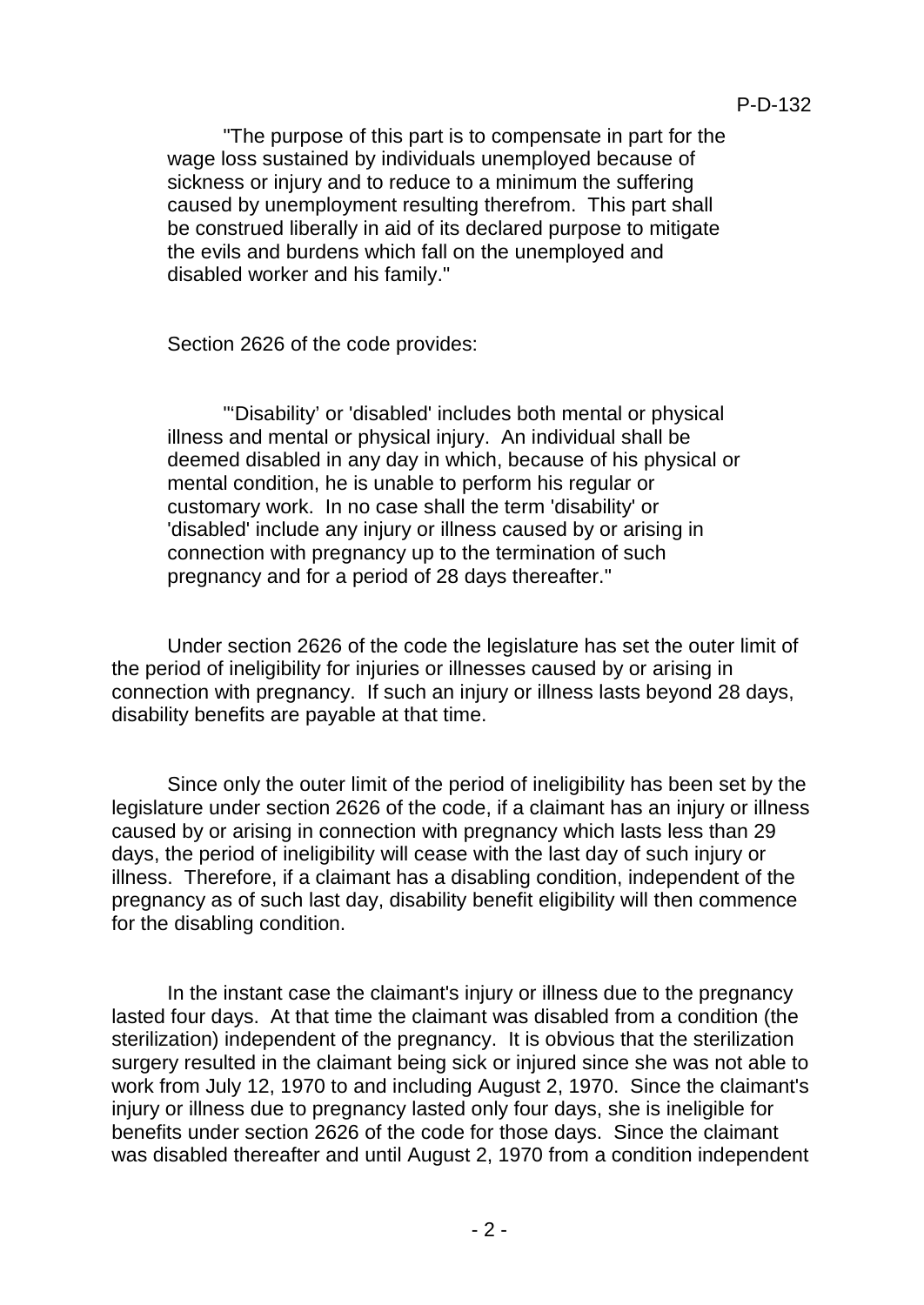of the pregnancy, disability benefits are payable for the latter period if she is otherwise eligible.

## **DECISION**

The decision of the referee is modified. The claimant is ineligible for benefits for four days commencing July 8, 1970 under section 2626 of the code. Benefits are payable thereafter to and including August 2, 1970 if the claimant is otherwise eligible.

Sacramento, California, February 24, 1972

# CALIFORNIA UNEMPLOYMENT INSURANCE APPEALS BOARD

## ROBERT W. SIGG, Chairman

# CLAUDE MINARD

# DON BLEWETT

# CARL A. BRITSCHGI

# DISSENTING IN PART - Written Opinion Attached

### JOHN B. WEISS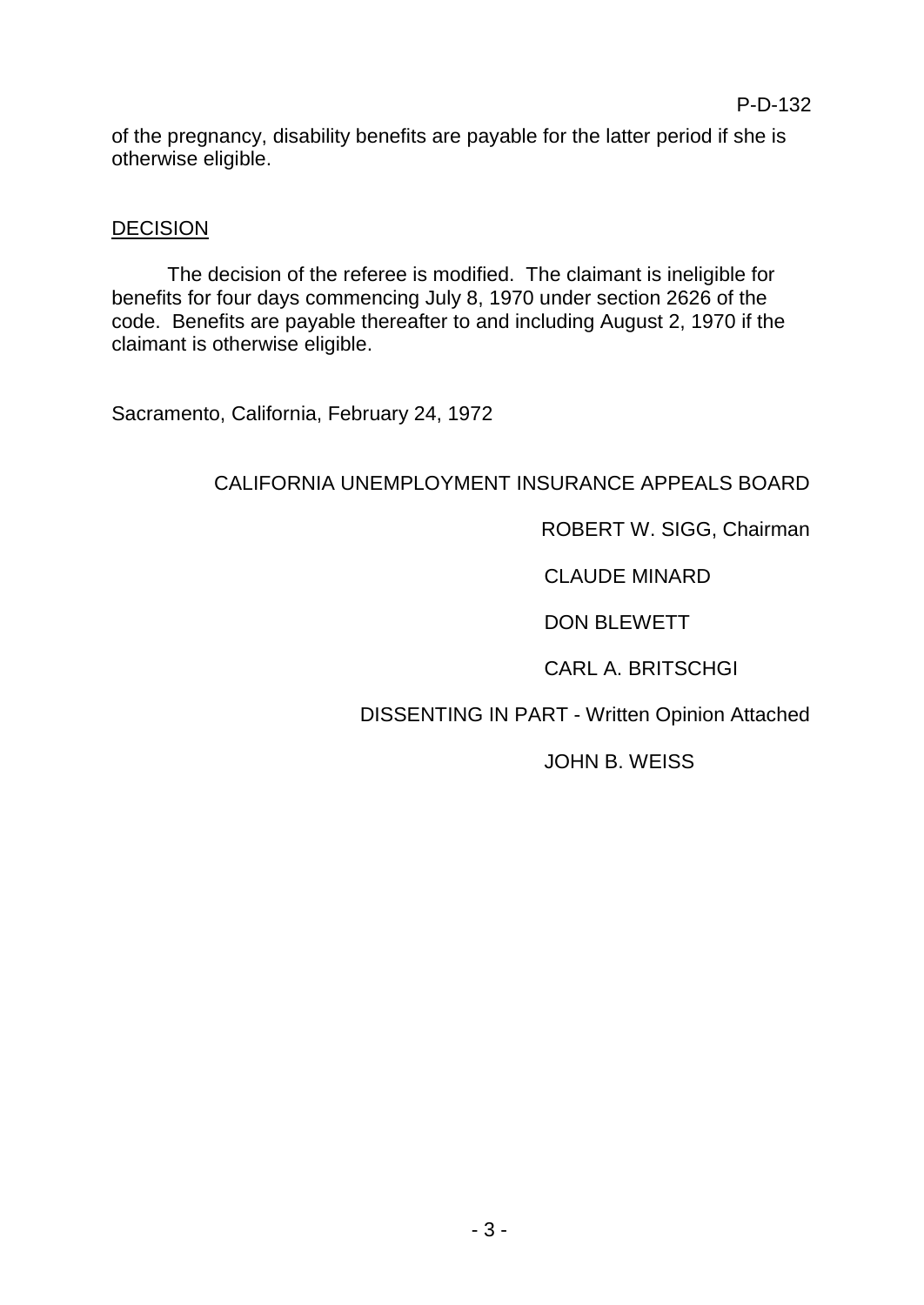### SEPARATE OPINION

### CONCURRING IN PART - DISSENTING IN PART

While I join my Board associates in their reasoning and conclusion as to disqualification of the claimant under code section 2626 for the four days attributable to the therapeutic abortion, I vigorously disagree with their reasoning and conclusion that the claimant is eligible for benefits to cover additional disability arising out of concurrent purely elective surgery for sterilization. In my opinion their decision completely evades the basic underlying social insurance nature of the state's program, and places an unconscionable burden upon the broad mass of covered wage earners in this state who here directly bear the costs in the form of a tax upon their wages.

Section 100 of the code provides in part:

"As a guide to the interpretation and application of this division the public policy of this State is declared as follows:

\* \* \*

"The Legislature therefore declares that in its considered judgment the public good and the general welfare of the citizens of the State require the enactment of this measure under the police power of the State, for the compulsory setting aside of funds to be used for a system of unemployment insurance providing benefits for persons unemployed through no fault of their own, and to reduce involuntary unemployment and the suffering caused thereby to a minimum."

The Legislature intended that section 100 of the code applies to the disability provisions of the code which comprise Part 2 of "this division." In this regard, section 2602 provides in part:

"Except as otherwise provided, the provisions and definitions of Part 1 (commencing with Section 100) of this division apply to this part [Part 2]. In case of any conflict between the provisions of Part 1 and the provisions of this part, the provisions of this part shall prevail with respect to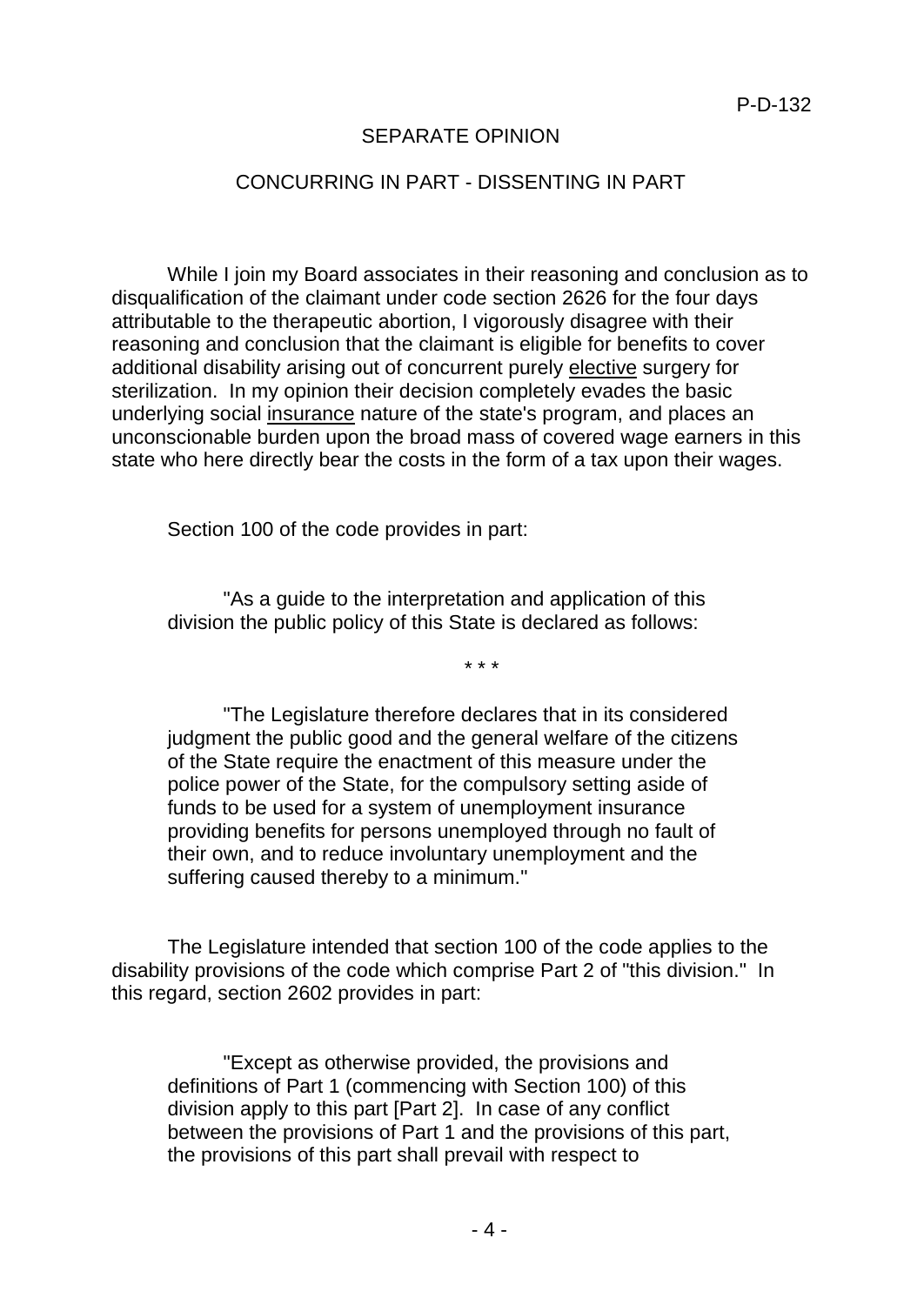unemployment compensation disability benefits, and the provisions of Part 1 prevail with respect to unemployment compensation benefits."

In California workmen's compensation, unemployment insurance, and unemployment compensation disability insurance are part of a ". . . comprehensive, integrated program of social insurance which, operating in their respective spheres, are calculated to alleviate the burden of a loss of wages by a protected employee during a particular period of time. . . ." California Compensation Insurance Company v. Industrial Accident Commission (1954), 128 C.A. 2d 797, 276 P. 2d 148, 277 P. 2d 442. The uniform purpose of the three types of social insurance is to reimburse, in part, persons suffering a wage loss because of unemployment. This concept applies in the same manner to each of the three types of legislation.

In determining which, if any, of the pieces of legislation applies, the cause of the unemployment must be examined. Although the "exact phraseology" of section 100 of the code and the disability benefit provisions of the code lack "the perfect meshing of a uniform act" as stated in the California Compensation case, I see no conflict between the principle above quoted from section 100 of the code and the provisions of Part 2 of the code. The concept of "unemployment" is the same, and the facts and circumstances which go into arriving at that status are the same, under the three programs. This is particularly so in regard to unemployment benefits and disability benefits, in my judgment, since both types of legislation are in the same code, and many concepts and sections in the code apply by specific design to both types of social legislation. I believe that the above quotation of section 100 of the code therefore applies to Part 2 of the code. Consequently, where the cause of the unemployment is the "fault" (and under the reasoning of Sherman/Bertram Inc. v. California Department of Employment (1962), 202 C.A. 2d 733, 21 Cal. Rptr. 130, I do not interpret the word "fault" to necessarily imply a meaning of criminality or wrongdoing but, rather, to mean being responsible for the status or condition resulting from a volitional act) of the claimant, I do not believe it was the intent of the Legislature that benefits be paid.

Section 2601 of the code provides:

"The purpose of this part is to compensate in part for the wage loss sustained by individuals unemployed because of sickness or injury and to reduce to a minimum the suffering